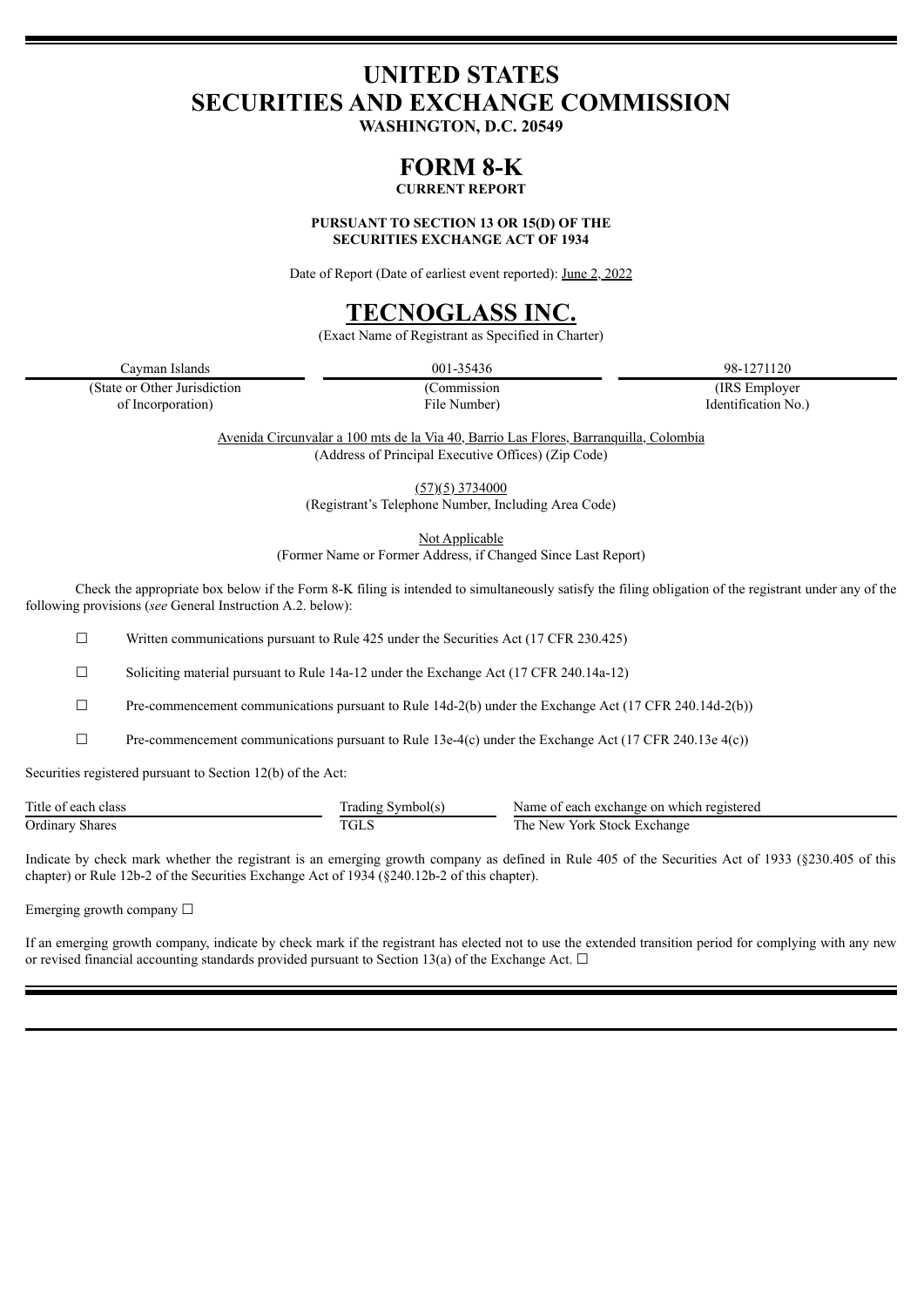## **Item 8.01 Other Events.**

On June 2, 2022, Tecnoglass Inc. (the "Company") announced the timing for the payment of its regular quarterly cash dividend of \$0.065 per share, or \$0.26 per share on an annualized basis, for the second quarter of 2022. The dividend will be paid on July 29, 2022 to shareholders of record as of the close of business on June 30, 2022.

On June 2, 2022, the Company issued a press release announcing the foregoing. The press release is included with this Current Report on Form 8- K as Exhibit 99.1 and is incorporated herein by reference.

## **Item 9.01. Financial Statements and Exhibits.**

## (d) Exhibits.

| Exhibit No. | Description                                                                 |
|-------------|-----------------------------------------------------------------------------|
| 99.1        | Press release dated June 2, 2022                                            |
| 104         | Cover Page Interactive Data File (embedded within the Inline XBRL document) |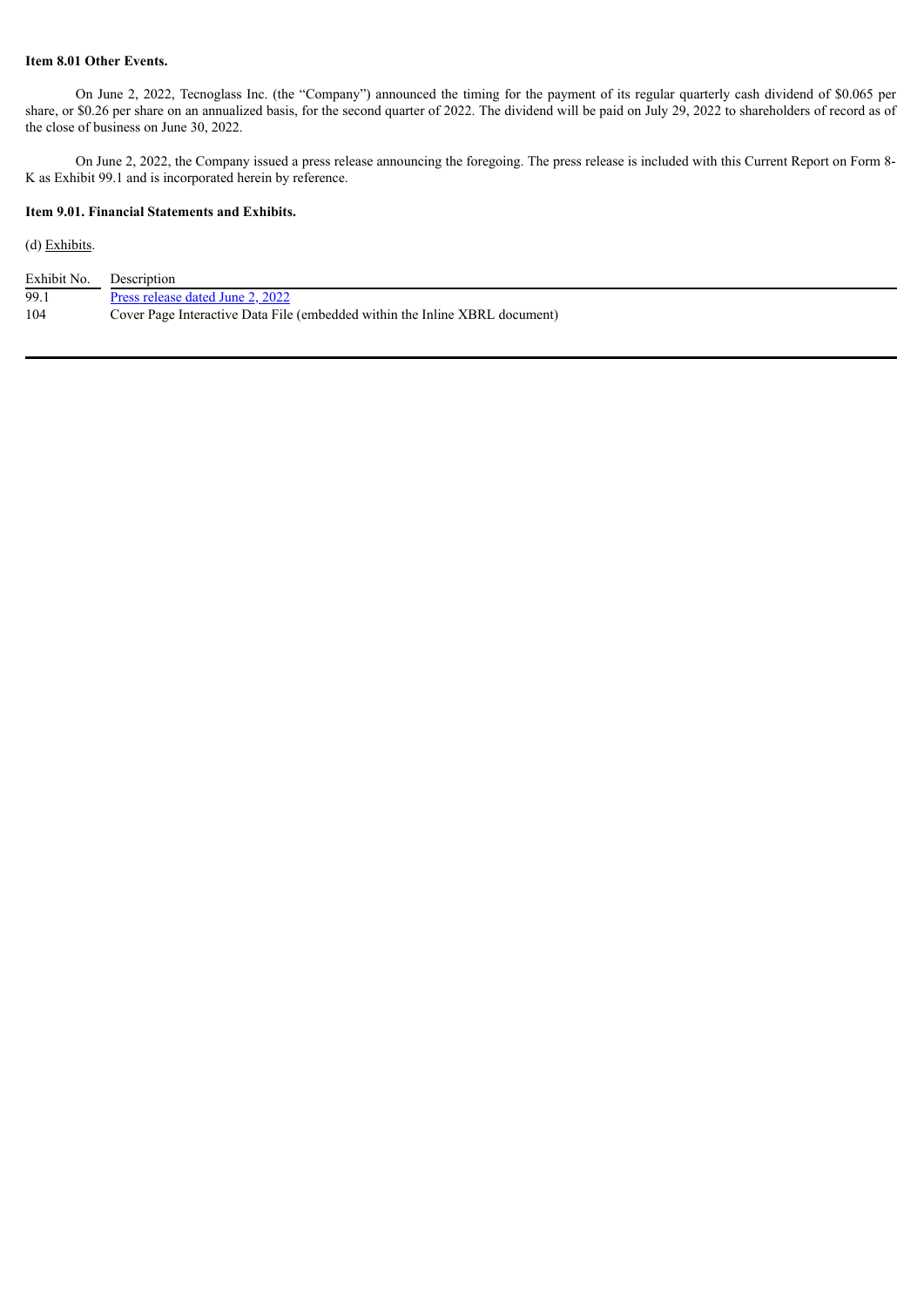## **SIGNATURE**

Pursuant to the requirements of the Securities Exchange Act of 1934, the registrant has duly caused this report to be signed on its behalf by the undersigned hereunto duly authorized.

Dated: June 2, 2022

TECNOGLASS INC.

By: */s/ Jose M. Daes* Name: Jose M. Daes Title: Chief Executive Officer